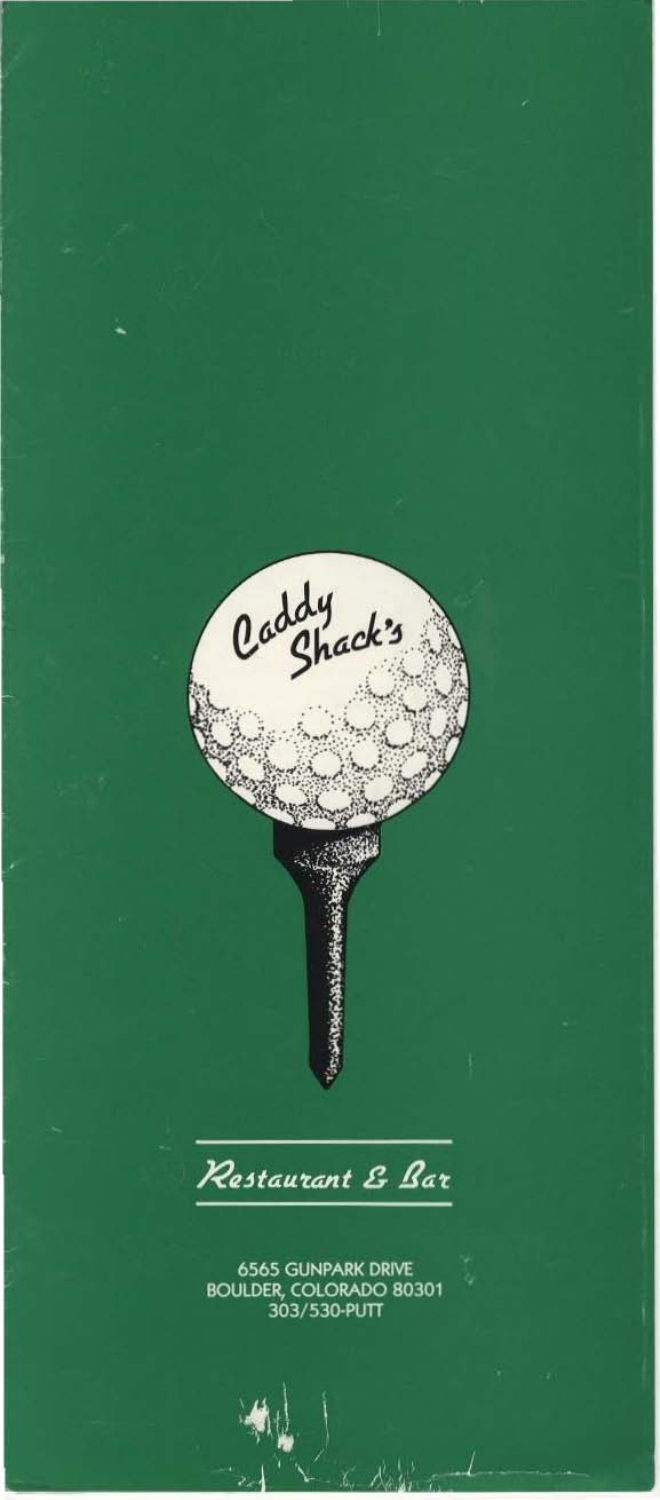Driving Range

Warm up with these appetizers

# Mashie

While your colleague is busy looking for the ball, try this potato concoction. This dish is one huge potato scooped to the skin with the meat of the potato "twice baked" with our special ingredients. 2.75

## Roll em, Roll em, Roll em

Do you keep waiting for that putt to sink? Well, the wait is over! Three homemade egg rolls served with hot mustard and Sweet & Sour sauce. 3.25

#### Fore!!

You'll never want to get out of the way of this feast. Large, chilled shrimp in their shell, accompanied by our own spicy cocktail 4.50 sauce and oyster crackers.

#### Choked

Just missed that one foot "tap in" for par? We will give you plenty of time to think about it with Caddy Shack's artichoke; served hot with drawn butter and lemon mayonnaise sauce. 3.25

#### Putting Green

No time to play 18? We can set you up just fine. Our fresh vegetable plate could just be enough to send you on your way A refreshing, creamy dip accompanies this dish. 3.25

#### Chick Sticks

Sliced, breaded chicken breasts; deep fried and served with a tangy Barbeque sauce. 4.25

#### Chili - Chili Rodriguez

Our best homemade chili covered with Cheddar cheese and served with a wedge of French bread. 2.95

Soup of the Day

**Cup 1.25 Bowl 1.75** 

In The Rough

Served with your choice of salad dressing.

#### Tee Time

On a time schedule? This chef salad features generous morsels of smoked ham, fresh turkey, fresh cooked bacon pieces, Cheddar and Monterey Jack cheese, red onion rings, and hard-cooked egg; all on a crisp bed of lettuce. 5.25

#### Up Hill Lie

Don't know how to hit this shot? Our spinach salad will guide you to the green. Crisp spinach leaves surrounded by red onions, sliced hard-cooked egg, tomato wedges, and fresh-cooked bacon pieces. 4.50

#### Birdie

CaddyShack's own home-cooked turkey salad; tastes just like you made it in your own clubhouse. Turkey salad piled high on a crisp bed of lettuce, accompanied by tomato wedges, and hard-cooked eggs. (Also available as a sandwich.) 4.50

#### 16th at Cypress Point

After playing this hole you'll want to go fishing for this shrimp and crab delight! Succulent baby Bay shrimp and King crab prepared with onion, celery, mayonnaise, herbs 5.95 and spices. Served on a bed of spinach leaves.

#### Divot

It's always good to make a small one, so . . . this dinner salad is what you're looking for. Crisp garden greens, tomatoes, and red onion rings will grace this bowl. 1.75

# The Other Course

Need to practice some more? We'll help you with these additions to our menu.

#### Hale Ir-Rings Beer batter dipped Maui onions fried to proper crispness and served in a basket. 1.75

Chili-Chili Jr. A cup of our famous chili.

Coleslaw

 $1,25$ 

 $1.75$ 

19th Hole

What a way to end the round! Celebrate with one of CaddyShack's great desserts.

#### French Fried Ice Cream

This dessert drew rave reviews at The Masters. Vanilla ice cream rolled in cinnamon and corn flakes, deep fried and covered 1.95 with honey and whipped cream.

| Oce Cream                 |      |
|---------------------------|------|
| /anilla or Chocolate.     | 1.50 |
| New York Style Cheesecake |      |
| ight and fluffy.          | 2.25 |
| Apple Crisp               | 2.25 |
| Deach Cobbler             | 2.25 |
| Mud Die                   |      |

Carioca ice cream blended with whipped cream on a chocolate graham cracker crust, topped with whipped cream and chocolate sauce.

2.25

The Putt Putt League

For our Junior Golfers 12 years old and under.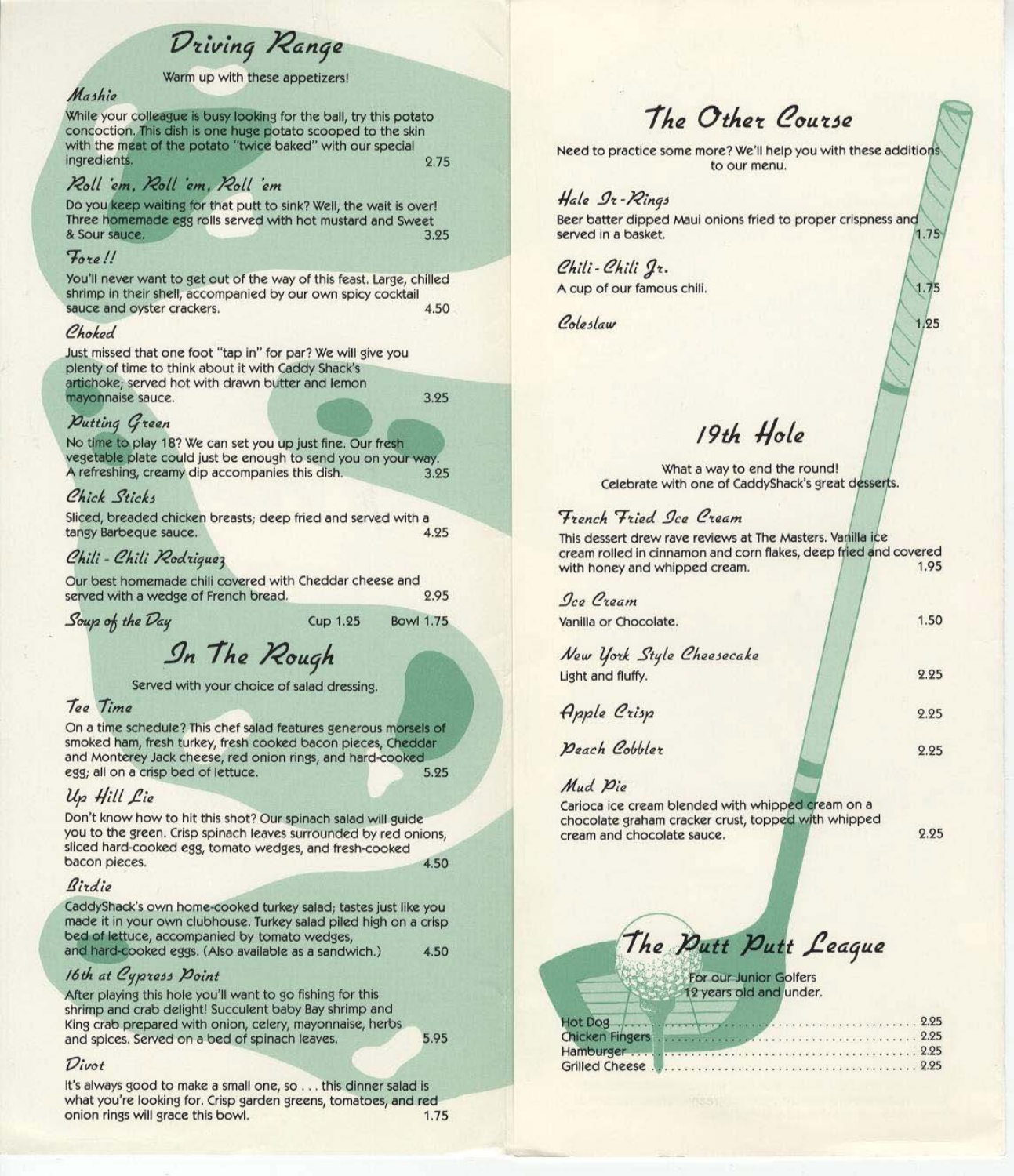Sand Wedges

All of these items have a handicap. They come with your choice of coleslaw, French fries or cottage cheese.

# St. Andrews Club

The most famous club in the bag. Mounds of fresh turkey and smoked ham accompanied by Swiss cheese, lettuce, tomato, 4.75 bacon strips, and mayonnaise.

#### 18th at Debble Beach

This hole might scare you but this wedge will keep you coming back. Fresh-cooked turkey piled high on your choice of bread, accompanied by lettuce, tomato, and mayonnaise. 3.95

# Caddy Links

CaddyShack's features a Coney Island-style hot dog heaped with pickle relish and chopped onions; served with a cup of homemade chili or our soup of the day. 3.25

# Duffer's Burger

You're always shooting par when you order this All-American delight. One-third pound of fresh ground sirloin, accompanied by lettuce, tomato, and onion.  $350$ 

| With Cheese                             | 3.75 |
|-----------------------------------------|------|
| With Bacon and Cheese                   | 3.95 |
| With Chili                              | 3.95 |
| With Every Club in the Bag (all extras) | 4.25 |
|                                         |      |

# Jack & Arnie

This combination has been around as long as the game of golf but keeps getting better with age. Tender roast beef, warmed and covered with melted Cheddar cheese on sourdough bread.

#### 4.50

 $6.50$ 

5.25

# The Back Nine

#### Drime Rib Sandwich

No ribbin' here. Tender Prime Rib served on sourdough toast with au jus, horseradish and a dinner salad.

#### Trevino

The Merry Mex makes this his mid-day snack! A flour tortilla filled with seasoned beef and refried beans, topped with green chiles, Cheddar cheese, diced tomatoes, shredded lettuce, and sour cream.

# Real Golfers Don't Eat Quiche But...

Your waitperson will inform you of the quiche of the **Market Price** day. Served with fresh fruit.

# Hubia Green

Hubie won the P.G.A. because he was light on his feet. Our vegetarian sandwich combines cream cheese, guacamole, alfalfa sprouts and sliced tomatoes. Served on grilled rye bread with cottage cheese and fresh fruit.

### *Mhiladelphia Open*

Five ounces of finely shaved rib eye steak, grilled with onions and green peppers and covered with melted cheese; served on a hard roll. 4.50

#### Samwich

Slammin' Sammy would eat this "samwich" every week. Thinly sliced smoked ham, Swiss cheese, accompanied by lettuce, tomato, and mayonnaise on your choice of bread. 4.25

### Island Hole Blues

Feel like walking in after a hole like that? We'll have this wedge waiting for you! Hot pastrami, piled high on grilled rye bread with your choice of Swiss or Provolone cheese. 5.25

#### Hawaiian Open

The Shack's version of this all-time favorite. An eight-ounce marinated chicken breast with Swiss cheese melted over this birdie. Served open face on sourdough bread, with grilled pineapple and a side of Teriyaki sauce. 4.75

### Hole in One

You will jump for joy when you sink your teeth into this eight-ounce top sirloin steak on sourdough toast, topped with a fried onion ring. Served with a dinner salad and French fries.

#### Stir Fry Chicken

A stir fry by any other name would taste as good! Tender strips of chicken breast and crisp fresh vegetables quickly sauteed with sherry and soy sauce with a hint of orange and 5.95 cayenne pepper. Served with a dinner salad.

### Larry *Lagne*

You remember Larry, the Italian golfing champion? This was his favorite championship dish. Deep-dish lasagna with layers of noodles, Ricotta cheese, ground seasoned beef, and our own spicy tomato sauce, accompanied by a wedge of French bread and a dinner salad. 5.75

#### Eagle

A great score on any course! A boneless chicken breast, breaded in a floured lemon pepper seasoning and sauteed to a golden brown. Served with a dinner salad and fresh fruit.

6.75